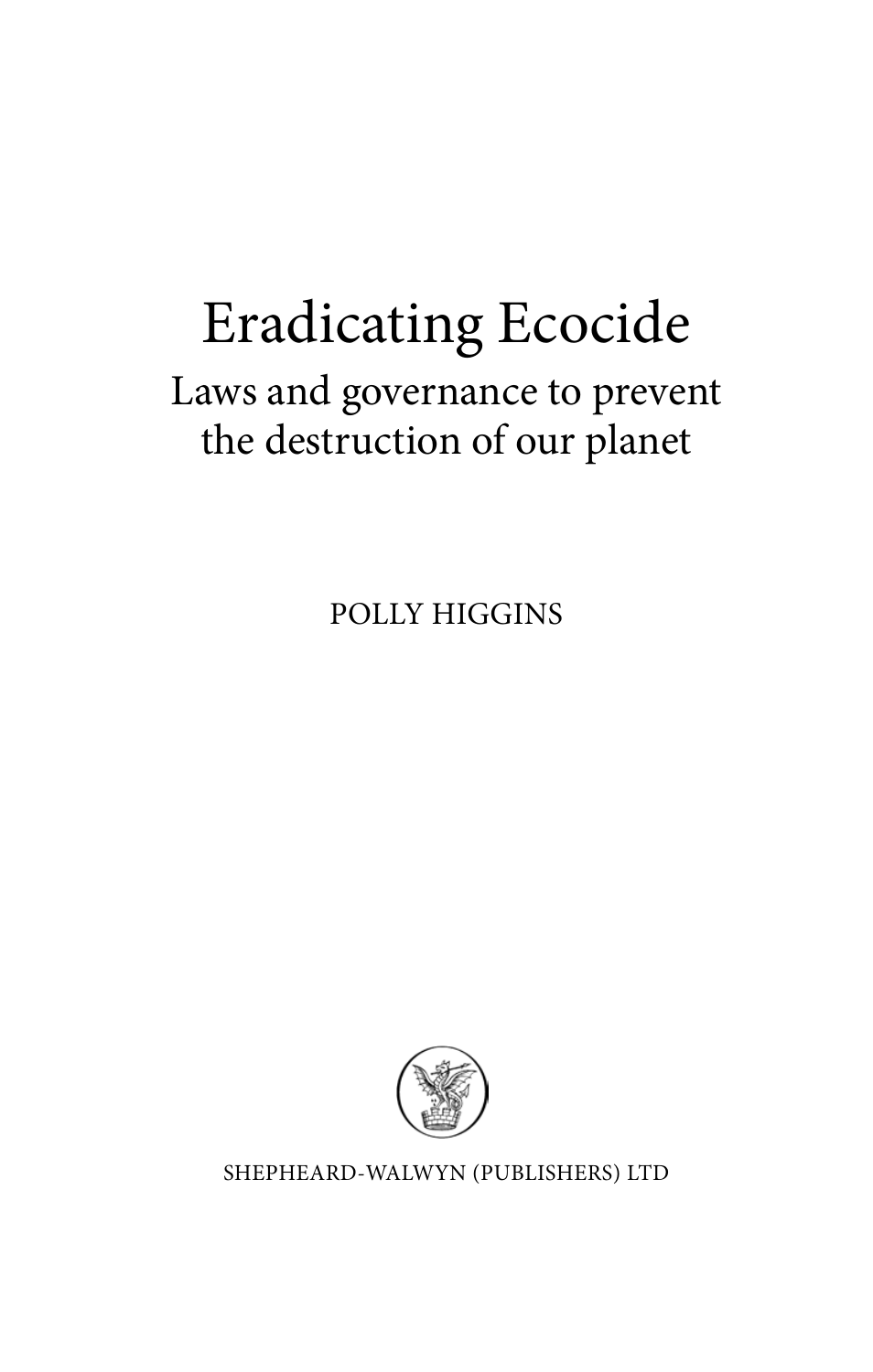#### © 2010 Polly Higgins

All rights reserved. No part of this book may be reproduced in any form without the written permission of the publisher, Shepheard-Walwyn (Publishers) Ltd

> First published in 2010 by Shepheard-Walwyn (Publishers) Ltd 107 Parkway House, Sheen Lane London sw14 8ls

British Library Cataloguing in Publication Data A catalogue record of this book is available from the British Library

ISBN-13: 978-0-85683-275-8

This book is printed on Forest Stewardship Council certified paper

Cover design by Tentacle www.tentacledesign.co.uk Typeset by Arthouse Publishing Solutions Ltd, www.arthousepublishing.co.uk Printed and bound in the United Kingdom by the Blissett Group of London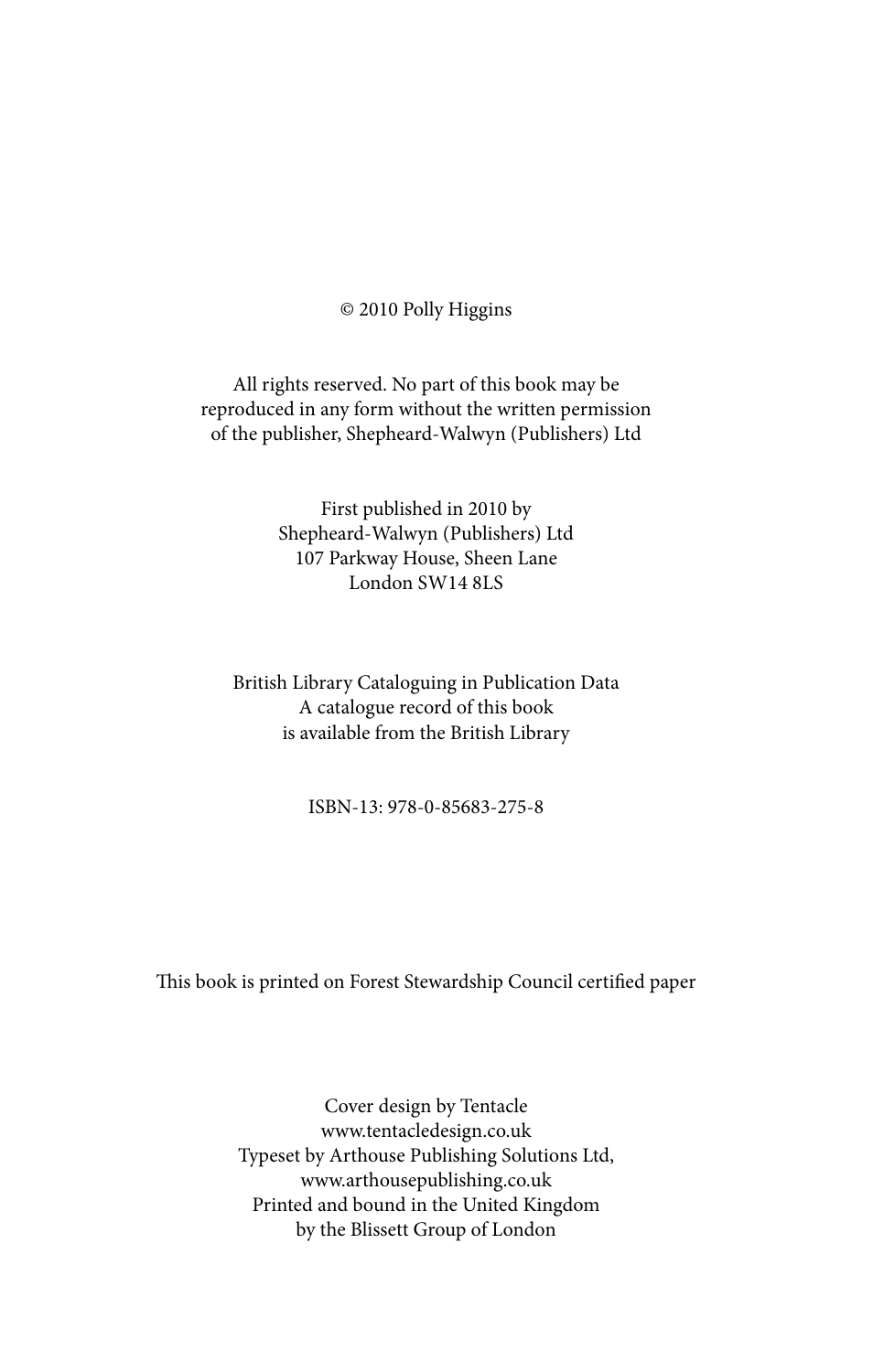### **Contents**

| Introduction                                          | ix  |
|-------------------------------------------------------|-----|
| PART 1: HOW LAW CAUSED THE COMMERCIAL                 |     |
| Takeover of the World                                 | 1   |
| <b>Taking Stock</b><br>1                              | 3   |
| Massacre of the Innocents<br>2                        | 21  |
| 3<br>Telling the Truth about the Birds and the Bees   | 42  |
| PART 2: PROTECTING OUR <i>OIKOS</i>                   | 55  |
| Principles to Protect our Oikos<br>4                  | 57  |
| PART 3: ERADICATING ECOCIDE                           | 59  |
| Ecocide: the 5 <sup>th</sup> Crime Against Peace<br>5 | 61  |
| The Sacred Trust of Civilization<br>6                 | 72  |
| <b>Holding Business to Account</b><br>7               | 93  |
| Environmental Sustainability<br>8                     | 121 |
| New Developments<br>9.                                | 151 |
| PART 4: TOWARDS A LIVING PLANET                       | 163 |
| The Commanding Voice of the People<br>10              | 165 |
| Epilogue                                              | 179 |
| <b>Notes</b>                                          | 185 |
| Index                                                 | 199 |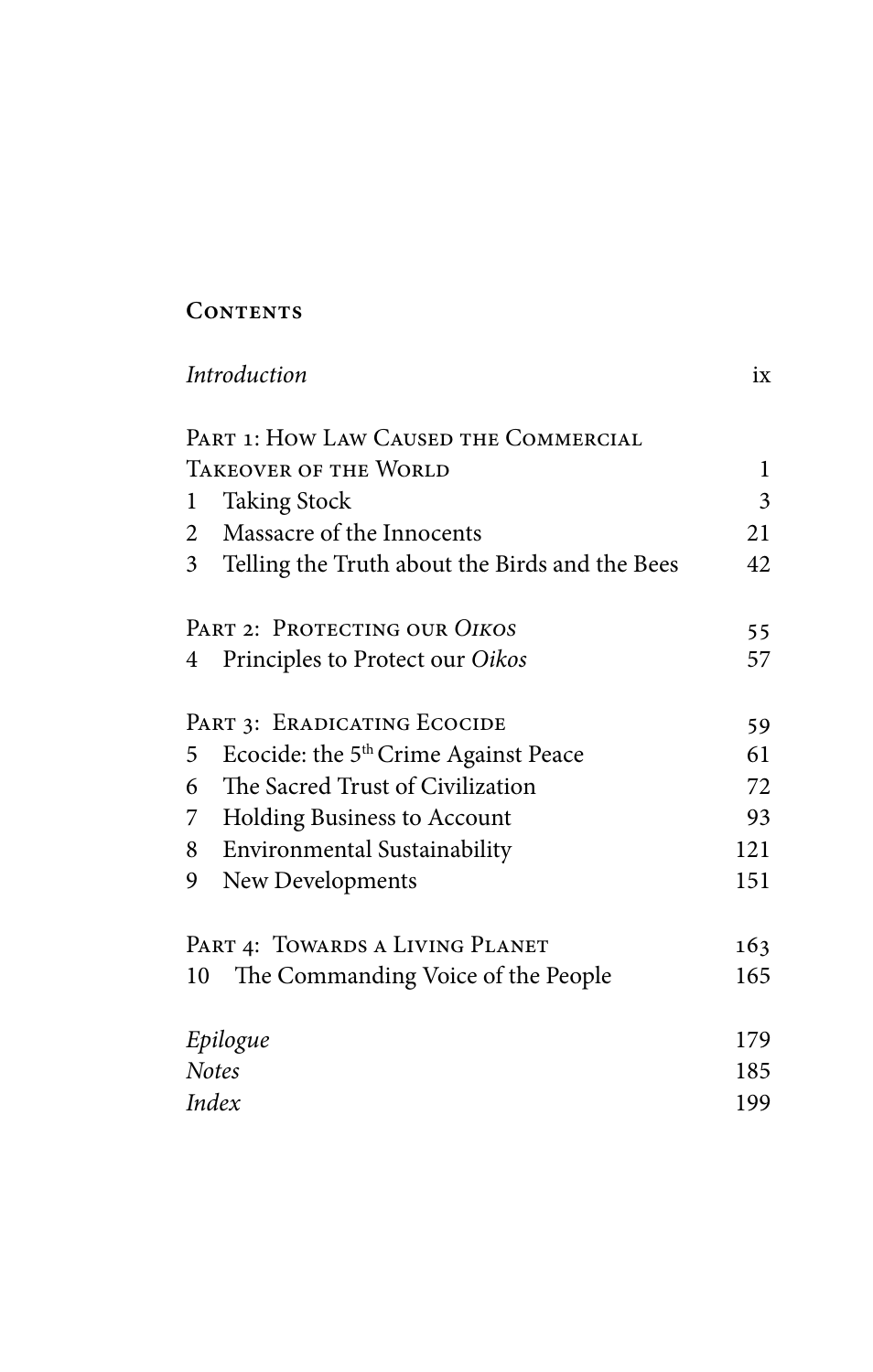### Introduction

It was 9:56 p.m on the 20<sup>th</sup> April when the fire started on the Deepwater Horizon oil drilling rig. Pressure mounted inside  $\mathbf{T}$ t was 9:56 p.m on the 20<sup>th</sup> April when the fire started on the the marine riser and as it came up it expanded rapidly and exploded. The fireball could be seen 35 miles away. 11 men were killed, 17 others were injured in the blowout. Workers had less than 5 minutes to escape. After burning for more than a day, the rig sank on April 22nd 2010. That afternoon a large oil slick was observed and it was confirmed that the wellhead, a mile below the water, was damaged and pumping oil into the Gulf. Conservative estimates stand at +800,000 barrels a day pouring into the Gulf of Mexico. It is an environmental disaster of epic proportions, one of the largest in U.S. history. BP, the third largest corporation in the world, saw 42% of their share price collapse within 48 hours.

When the oil reaches the coastline it will seep into the surrounding marshland, destroying not only the habitat of wildlife but also the very roots of the grasses that bind the land together and prevent it from subsiding into the Mississippi River delta and the Gulf of Mexico. The importance of the survival of the marshlands is not only vital to wildlife but also to humans; it is the physical barrier that lessens the intensity of fierce storms like Hurricane Katrina. When that disappears, a lot more goes than just the death of the local fishing industry and surrounding aquatic wildlife.

Stemming the flow defeated BP for eight weeks. The Macondo well was eventually capped on 15<sup>th</sup> July 2010 when BP engineers performed a 'static kill.' BP claimed they would conclude final 'bottom kill' operations in the second week of September 2010.

This occurrence demonstrates a consummate failure on many fronts. Firstly of technology, reliance upon which betrays the hubris of an industry that believes technology provides all the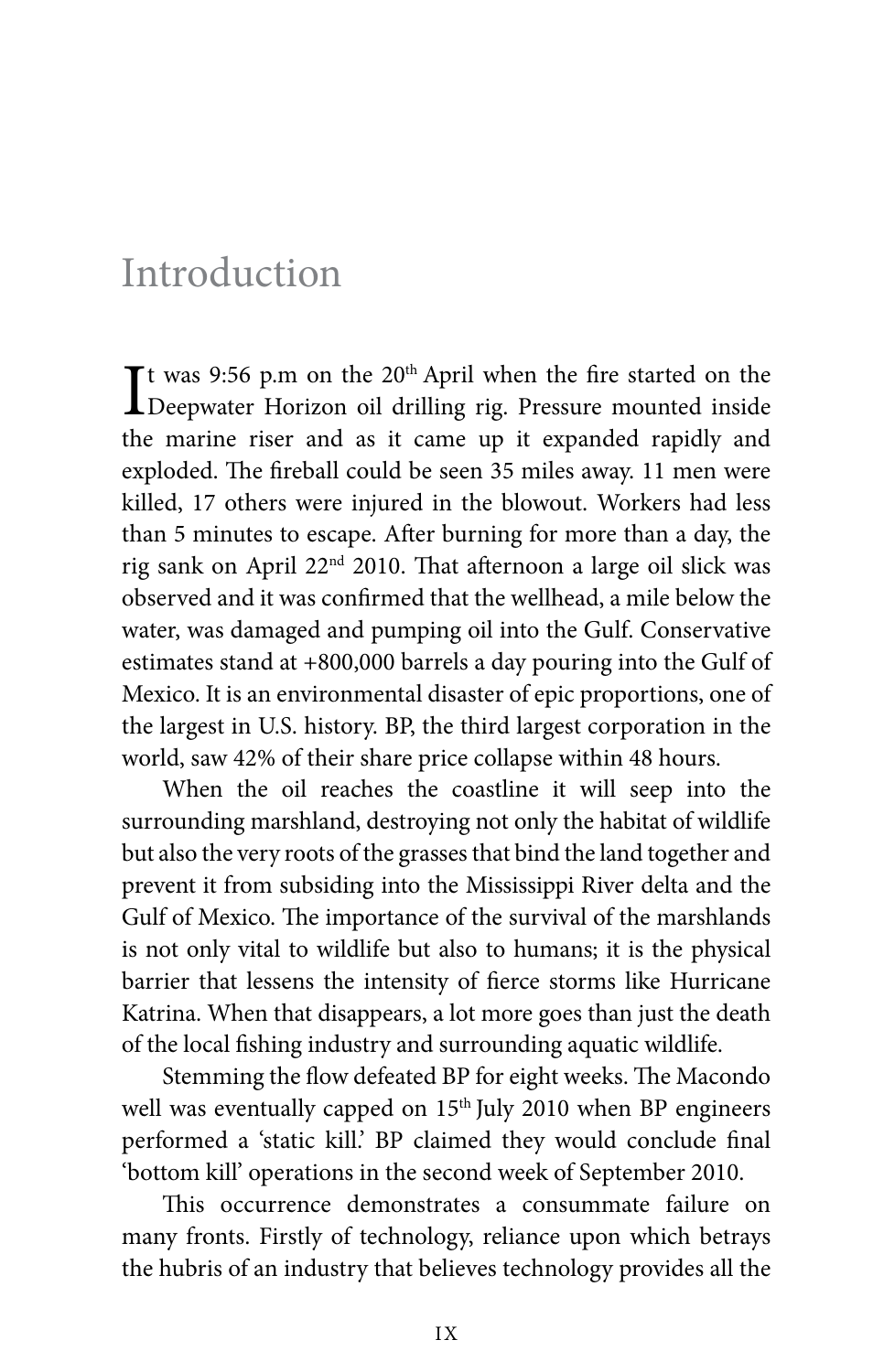answers. Secondly, this has demonstrated a far larger abrogation of corporate responsibility not just to employees but to the wider ecological community. Thirdly, the failure to anticipate the potential failure of technology<sup>1</sup> led to the fourth failure, namely failing to have the means in place to stop the disaster. For BP and the other companies involved, their greatest fear is the final litigation bill arising from the individual and collective damages and lost income from local fisheries. The enormity defeats our comprehension, not just in size of disaster, but also in terms of identifying effective legislative controls.

It could have happened to any number of oil companies. The Deepwater Horizon tragedy is a warning of what can come in the future; for all the confidence of relying on technological innovation it just takes one small failure to result in catastrophe.

At the moment, aside from potential litigation for damages and loss to individuals there is no proper legislative mechanism that addresses the vast environmental impact of the oil spill. Quite simply the laws and governance we need to prevent such a disaster from happening again do not exist. The law as it currently stands, is not fit for purpose. Instead BP have the 'right to kill' the ocean without consequence.

 $\begin{picture}(180,10) \put(0,0){\line(1,0){10}} \put(10,0){\line(1,0){10}} \put(10,0){\line(1,0){10}} \put(10,0){\line(1,0){10}} \put(10,0){\line(1,0){10}} \put(10,0){\line(1,0){10}} \put(10,0){\line(1,0){10}} \put(10,0){\line(1,0){10}} \put(10,0){\line(1,0){10}} \put(10,0){\line(1,0){10}} \put(10,0){\line(1,0){10}} \put(10,0){\line($ 

Law can be employed creatively and constructively, effecting overnight change. Innovation can be nudged to suddenly flow in a very different direction, sometimes in unexpected areas. Law can close one door and open another. Law can inadvertently create a positive discrimination. Law can change our values and understanding. The inverse can also be true. Sometimes laws are put in place that directly or inadvertently cause damage and destruction. These are the laws that need to be rooted out and transformed. Change is what is required here, nothing less, if we are to change the current course of our trajectory of destruction. Sir David King, ex-chief scientific advisor to the former UK government, warns of a century of resource wars,<sup>2</sup> an era of ecocide.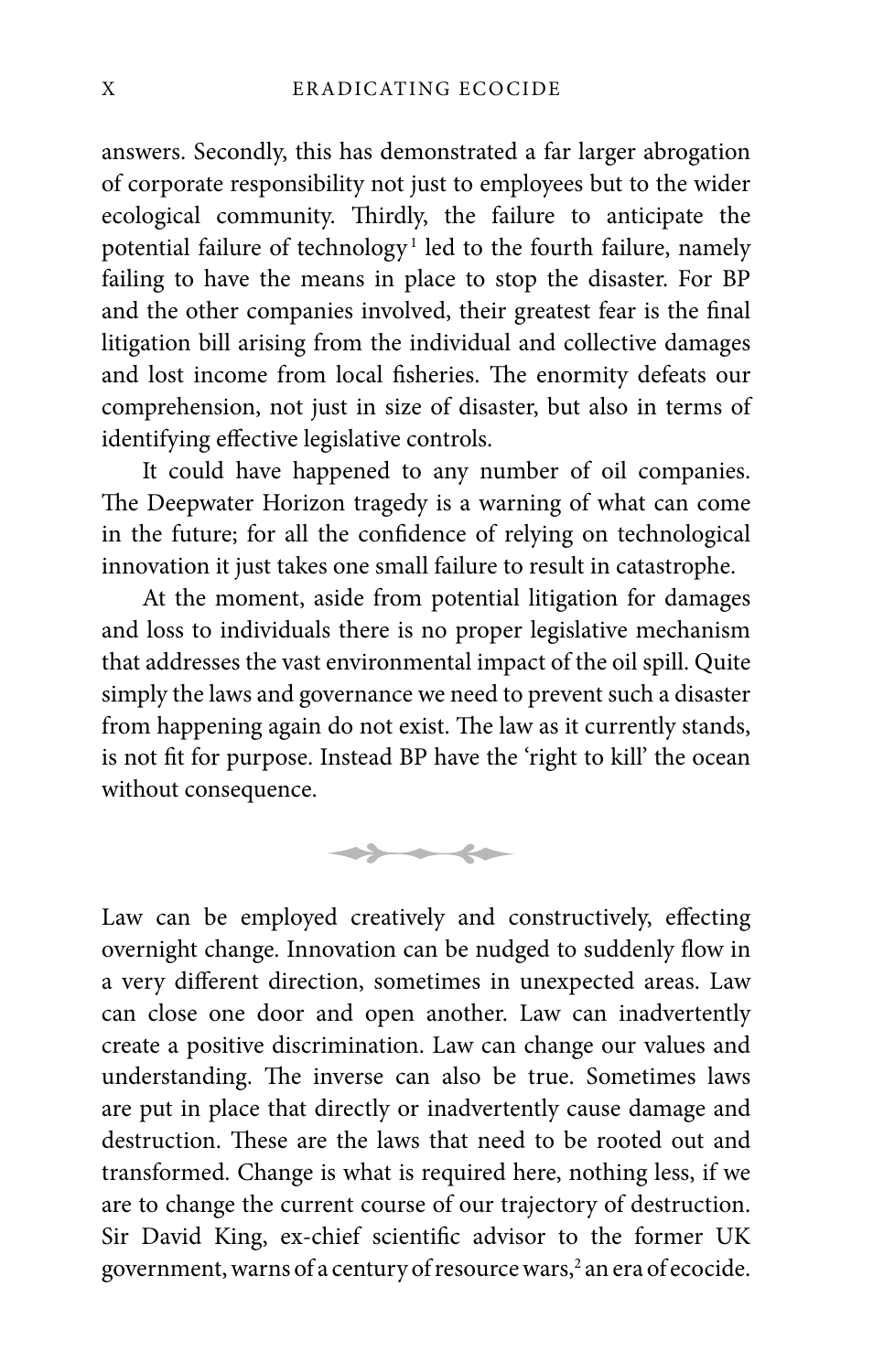By asset-raiding our natural capital we deplete our resources to such an extent that conflict and war over the remaining few spoils is inevitable. It is a certain and rapid escalation into anarchy, death and destruction of epic proportions.

Eradicating ecocide requires radical and bold decisions to be made. To eradicate ecocide, the means of doing so are embedded in the words themselves. We literally have to derail this unstoppable train of destruction that we have created. Applying the brakes gently is not going to work; it is a juggernaut that has acquired such powerful momentum that it is careering out of control. To stop it takes bravery, from those on the outside pulling up the railway track, and from those on the inside pulling the emergency cord. If both are done skilfully and quickly, very few will be hurt and the train will come safely to a sudden halt.

To eradicate means to pull up by the roots, to eliminate at source, overhaul. The Late Middle English origins of the word are derived from the Latin *radix- '*root', *eradicat*- 'torn up by the roots'. We can pull up those roots, those railtracks. The word ecocide is prefixed with 'eco'; it derives from the 16<sup>th</sup> century Greek word *oikos* meaning 'house, dwelling place, habitation, family.' The suffix 'cide' means 'killer', from the use of the French -*cide*, from Latin *caedere* 'to strike down, chop, beat, hew, fell, slay.' To eradicate ecocide means to forcibly remove the systems that are killing and destroying our habitat.

Ecocide is like the virulent Japanese Knotweed – it spreads out of control, sucking the life out of all that comes in its way, strangling the life out of the very air we breathe. To stop it, it has to be eliminated literally at the roots. In oil industry terms, tackling the problem at the root is referred to as turning off the 'upstream', closing off the source. This means stopping the processes that extract and deplete the natural capital in its raw state. Do that and the downstream operations that are dependent on the lifeforce of the upstream operations shudder to a halt. In oil terms that includes the oil refiners, the product distribution terminals, the trucks, pipelines, marine transportation, the retail gasoline marketers. The wholesale, industrial and commercial customers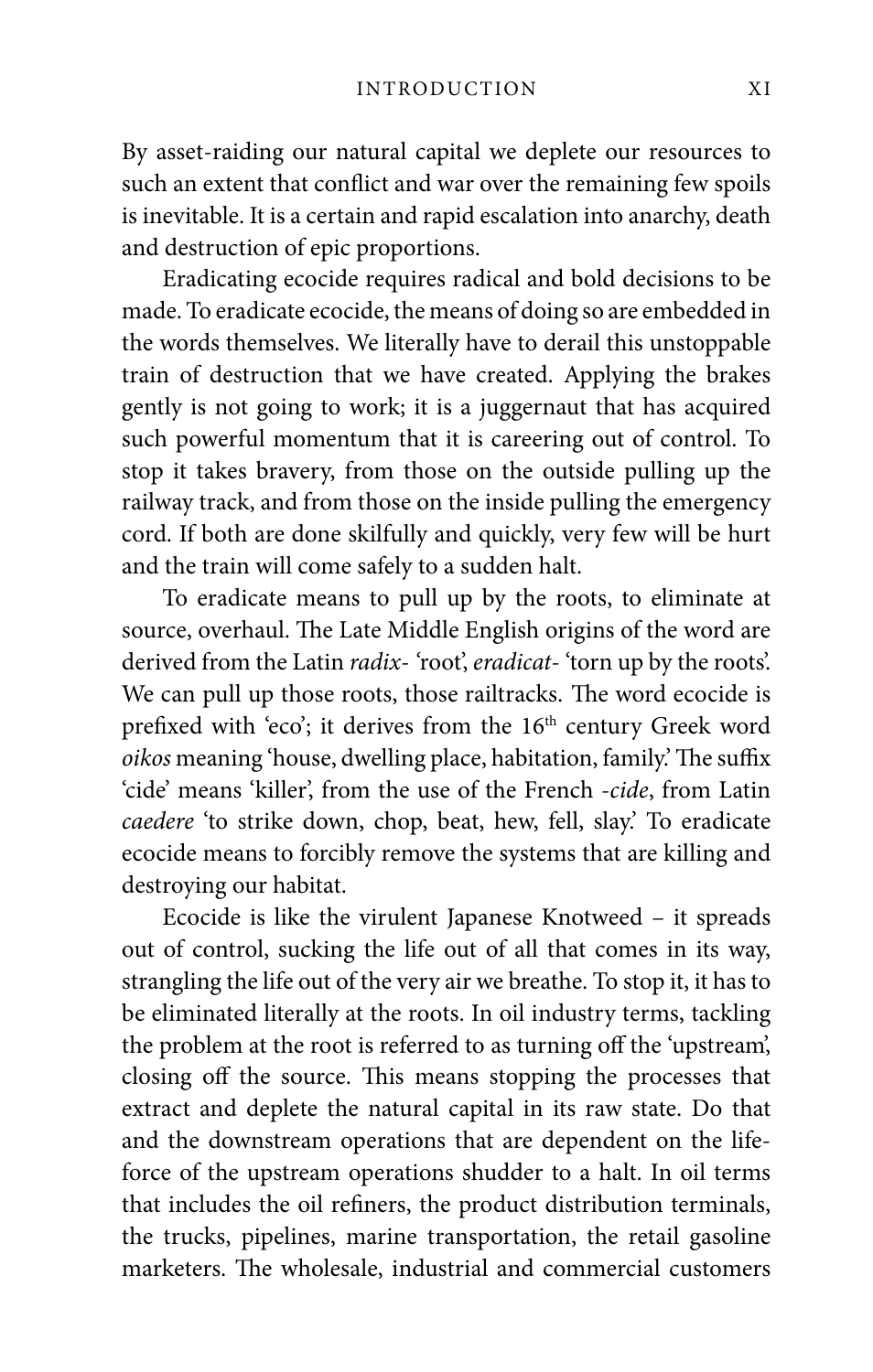no longer have their commodity. Sounds radical, but all those downstream operators will be required for mobilizing mass innovation in the opposite direction. We need the constructive use of those skills to be applied elsewhere, and very fast.

Today we are faced with a collapsing habitat – threats of increasing instability of climate change and the breakdown of national economies inevitably lead to the conclusion that governance of our planet has failed. As we destroy this planet so our eyes are now set on the potential to pillage from other planets, governments racing to see who can be the first to extract uranium from Mars, water from the Moon. Somewhere along the way, we have lost sight of our role as stewards. Until we know how to clean up the mess we have created in our own house, surely it is presumptuous to believe we can merely take from another.

It is no coincidence that the word economy has its roots in the Greek word *oikonomos,* which when taken in its constituent parts of *oikos* and *nomos* provides us with the etymology of the word. *Nomos* means 'manager, steward;' *oikonomos*, or economy, is stewardship of our dwelling place. Our largest habitat is, of course, the planet itself. Where our habitat is damaged and destroyed, humans suffer. Critics of environmentalists who claim we are failing to consider human needs are missing the point. Without the wellbeing of the ecology of our planet, our wellbeing suffers.

On a smaller scale, each of us mirrors our global habitat. Our bodies are our most immediate dwellings, composed of over 70% water, and so too is planet earth covered by over two-thirds water. As we contaminate our own internal systems we start to suffer. Outbreaks, rashes, fevers are all indications of the body trying to rebalance and purge the poison. More serious and long-term abuse and exposure to toxins can lead to cancer, long-term disease. An acidic environment leads to loss of health and can result in pollution of our blood cells, the very life force our body depends on. This in turn opens us up to fatigue, infection and a downward spiral of illness with all its attendant symptoms if matters are left unchecked. Attending to our health and the health of others, not just human but of all life, is crucial if we are to optimize our wellbeing.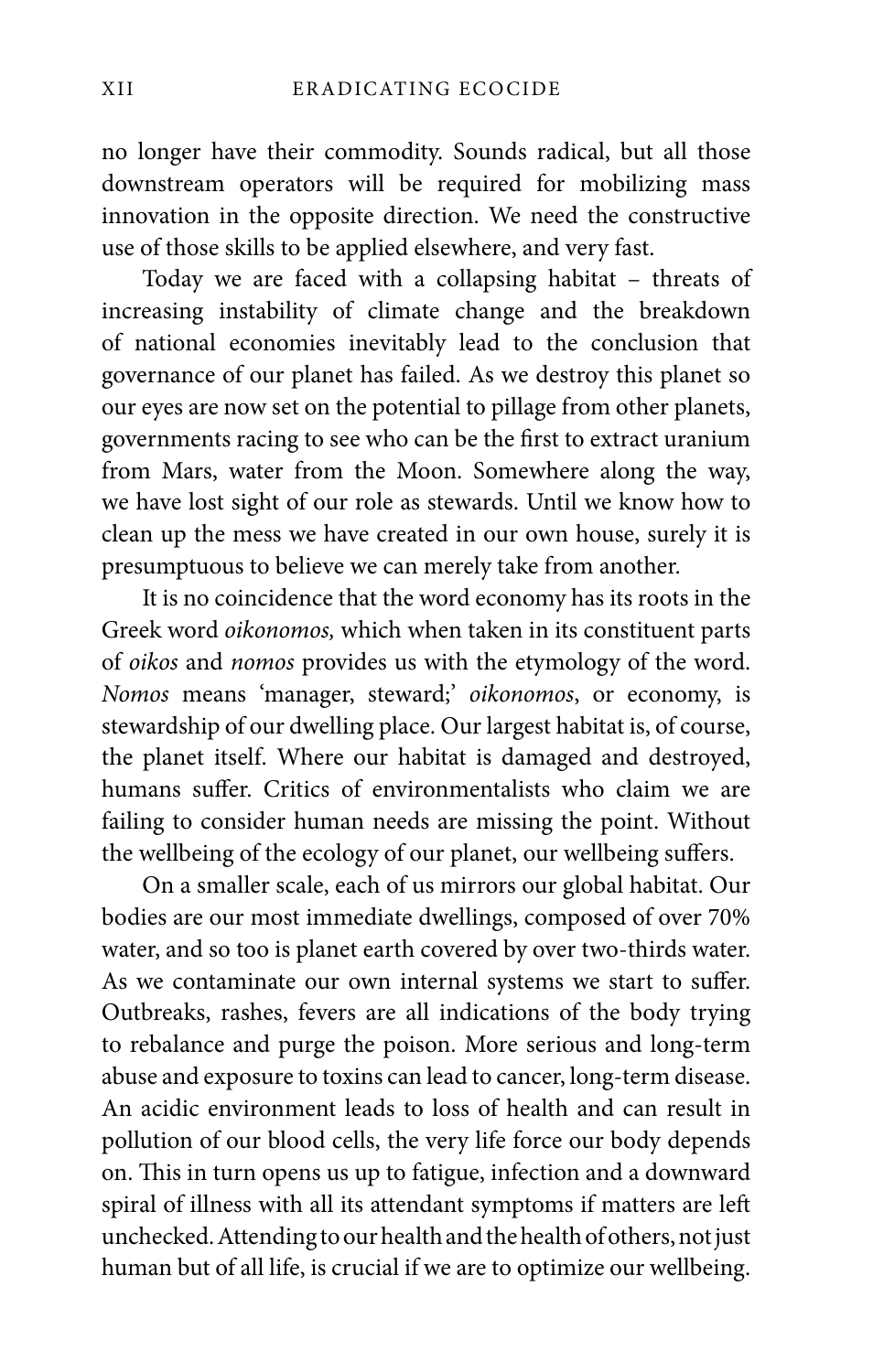Therefore, as we do locally, so too we must do globally for the larger habitat we inhabit. For example, pollute the waterways by dumping toxic waste and the result is acidification; marine life is compromised and/or dies, the tributaries carry the contaminated water that seeps into nearby land poisoning the foodstuffs grown therein. We eat the fish and food, we drink the water, taking it all into our own habitats knowingly or unknowingly. The damage is pervasive: what is damaged here, comes out over there and remains in the system. Everything has consequences, and destructive practices come back to affect us and cause harm, if not locally then elsewhere and to others. Pollution created in one place can affect another quite randomly – Inuit women of Alaska have high levels of DDT in their breast milk but until notified, they had no knowledge of it. <sup>3</sup> DDT was banned 15 years ago, yet its impact on future generations is playing out today in many ways. Pollution, transboundary in nature, does not adhere to man-made borders.

Nothing less than a radical and rapid shift from protection of private interests to protection of public interests is what I call for. We can rebalance the scales of justice by implementing laws to ensure the wider community is provided for, not just humans but also other species who are (or are at risk of being) adversely affected in a given territory. To remain rooted in protecting the private is to set apart, whereas a shift in focus to the community as the central determinant is to give voice to the many.

### **Teetering on the Brink**

As a global society we stand at the precipice, teetering on the brink of shifting from independence to interdependence. Just as that moment comes when a teenager becomes an adult and starts to take responsibility for the consequences of his or her actions, so now is civilization as a whole poised to step into that space. Sometimes the moment of transition is identifiable – it can be triggered by an event, or series of events; often it is not. Just as with the teenager who seemingly overnight has become an adult, so there is that recognition that the shift in consciousness has somehow taken place. The teenager has become an adult, no longer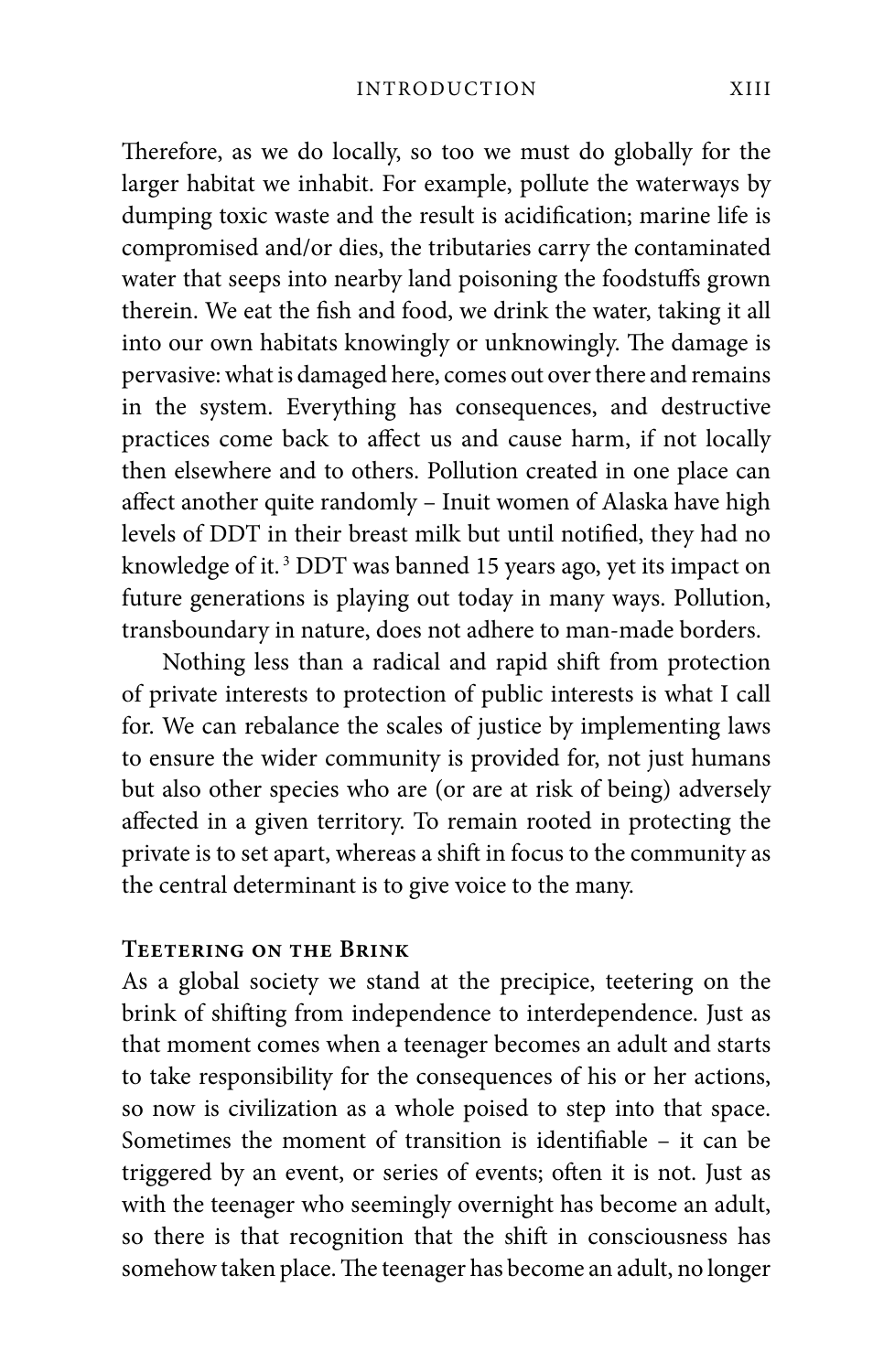striving for independence but now embracing interdependence, creating relationships, understanding the intrinsic value of the self and others.

A shift in consciousness is not a gradual process. Rather, it is akin to a build up of pressure, sometimes resulting in outbursts, tantrums, the attempt to cling onto practices that are of no longterm benefit, but guarantee short-term satisfaction. So it is with society, with our banking systems, our blind use of damaging extraction of fossil fuel, unaccountable practices, mistrust and short-term trading gains at the expense of people and planet. Our governments speak of the necessity of 'independence' and 'security' of supplies. Yet true resilience, as seen in nature, is found in forging interdependent relationships based on sharing and the creation of abundance. Security concerns will become obsolete. Very soon a tipping point will be reached. We do nothing and all systems, ecological and human-made, will implode and we become mere spectators of our own destruction. Or, we collectively step forward to take responsibility for our actions and put in place the means to ensure the well-being of our *oikos*. Once we have that shift in consciousness where we assume collective responsibility, we will take the latter route and that will be the true journey of social progress.

In legal terms this means the journey of moving away from laws premised, either deliberately or accidentally, on compromise. Laws that are often put in place with the promise of robust sounding enforcement restrictions. Such laws are often no more than a sop to appease public opinion or are weak instruments which have been watered down by intense corporate lobbying. They can have the appearance of being radical, or are touted as innovative, but the reality is that they ensure the status quo remains. These types of laws are dismissed by lawyers as 'compromise laws.'

These are often laws that have been put in place to minimize – but not prohibit – an activity. Instead, the problem continues, often in time worsening. History demonstrates that laws dealing directly or indirectly with the environment, for example pollution reduction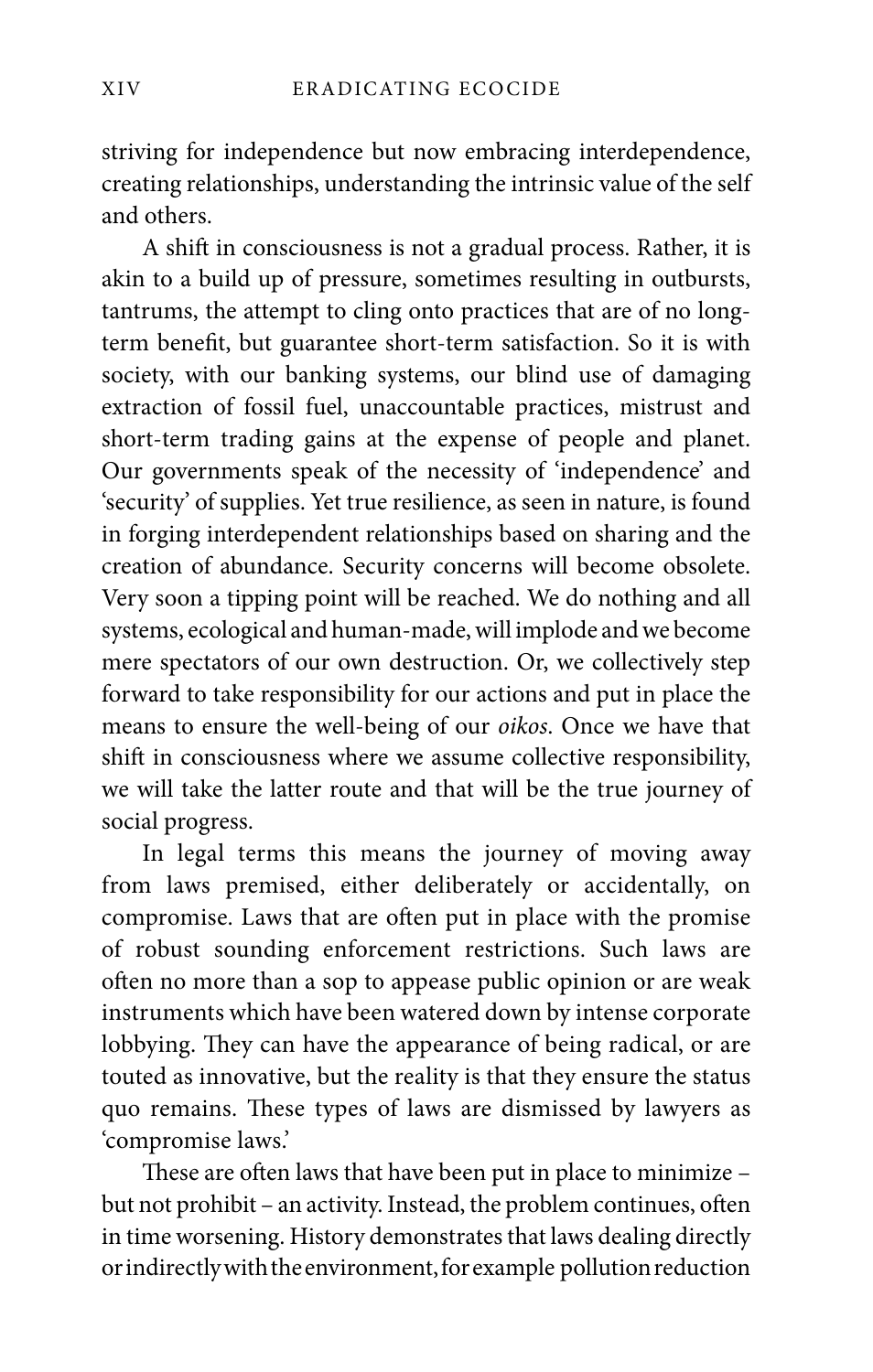measures, have comprehensively failed where reliance is placed on incremental mechanisms, limitations, efficiency measures and permit allocations. In reality corporations simply deal with these measures by making any breach, and the consequence thereof, a part of the profit and loss account of its operations. Modern-day climate negotiations are a further example; it has spawned a rash of laws premised on compromise which serve only to advance the interests of industry, not the people and planet.

The very idea of negotiating our way out of climate change is a premise that we have accepted without question, despite the impossibility of succeeding. The Kyoto Protocol is a commodity document, a trading document; it has nothing to do with protecting people and planet and is quite simply not fit for purpose. We need new rules, ones that create barriers to halt the gambling of our planet. As a lawyer who has experience of protracted divorce proceedings where two people cannot agree on the division of goods, it occurs to me that trying to get 192 different countries, with all their vested interests and teams of negotiators to agree on a range of topics, is a recipe for years of fatal compromise and disagreement.

Radical law, on the other hand is law that completely changes the landscape. Sometimes it is a law in a totally different arena that can do this. For instance, the first British Canal Enabling Act in 1759 opened the door to cheap commercial transport. Another, this time in the States, was the 1862 American Revenue Act, which placed an excise tax on alcohol. Both of these pieces of legislation, innocuous enough in themselves, removed a block and opened the floodgates respectively in each country (and subsequently throughout the world) to rapid uptake of coal and oil. Such laws are acupressure points, the levers which facilitate the smooth flow of energy (in this case literally as well as metaphorically) in a completely different direction for innovation, investment and policy. At other times it is new law (and new language) that has had to be invented to prohibit destructive practices. The international law of Genocide is the most telling example of the 20<sup>th</sup> century.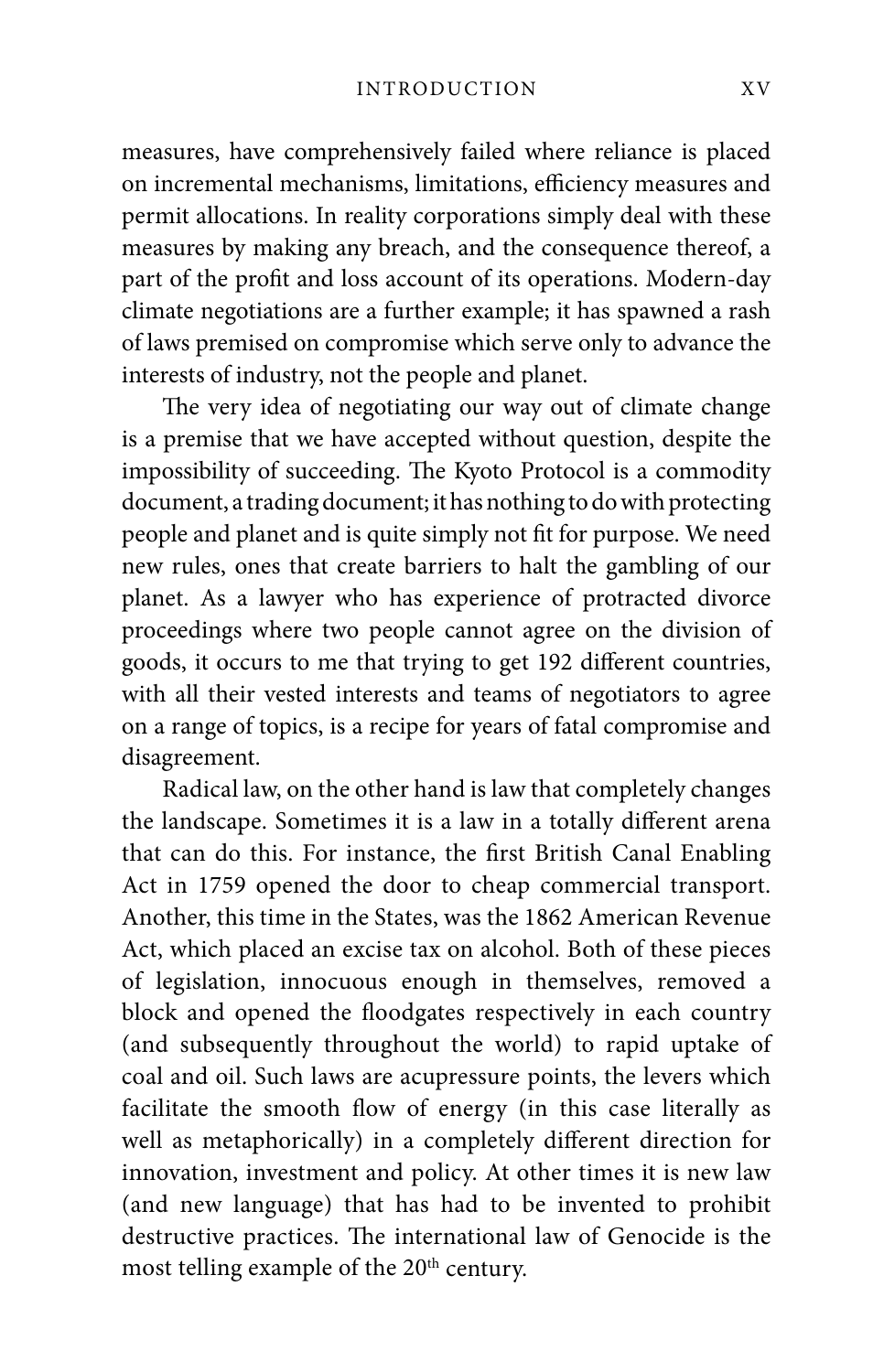### **Just Call Me Trim Tab**

Walking through Lincoln Inns Fields behind London's Royal Courts of Justice on a spring afternoon with Victoria, a wonderful and wise friend of mine, I was discussing application of a law of Ecocide. "What we need are trim tabs", she said. Not knowing what this was, she explained to me that a trim tab button is to be found on cruise liners, to be pressed when the ship needs to turn in the opposite direction very fast. While everyone else is flailing around in the water expending enormous amounts of energy trying to push the ship around manually, in the cruise liner the only energy that is expended is that which it takes for one person to press the button. The cruise liner turns without anyone else needing to push. The law of Ecocide, Victoria explained, is a trim tab.

Buckminster Fuller, (1895–1983) a self-described 'comprehensivist' who took a long view of history, had this to say when interviewed by *Playboy* in 1972:

*Something hit me very hard once, thinking about what one little man could do. Think of the Queen Mary – the whole ship goes by and then comes the rudder. And there's a tiny thing at the edge of the rudder called a trim tab. It's a miniature rudder. Just moving the little trim tab builds a low pressure that pulls the rudder around. Takes almost no effort at all.*

Fuller had been a naval officer in World War I and so experienced the use of a trim tab first hand. The slightest pressure on the trim tab moves the rudder, which in turn directs the ship. He applied the metaphor to our lives. We are all trim tabs, tiny pivots affecting the overall direction of humanity. As Fuller advised, it is time to take a long view. Zoom out, look at where we've been and where we might be going. Fuller urged leaders of government and industry to focus not on weaponry, but on what he called 'livingry' – the tools necessary to promote peace and prosperity for the entire planet's population. Cooperation, not competition, would signify the next step of human evolution. The law of Ecocide is a trim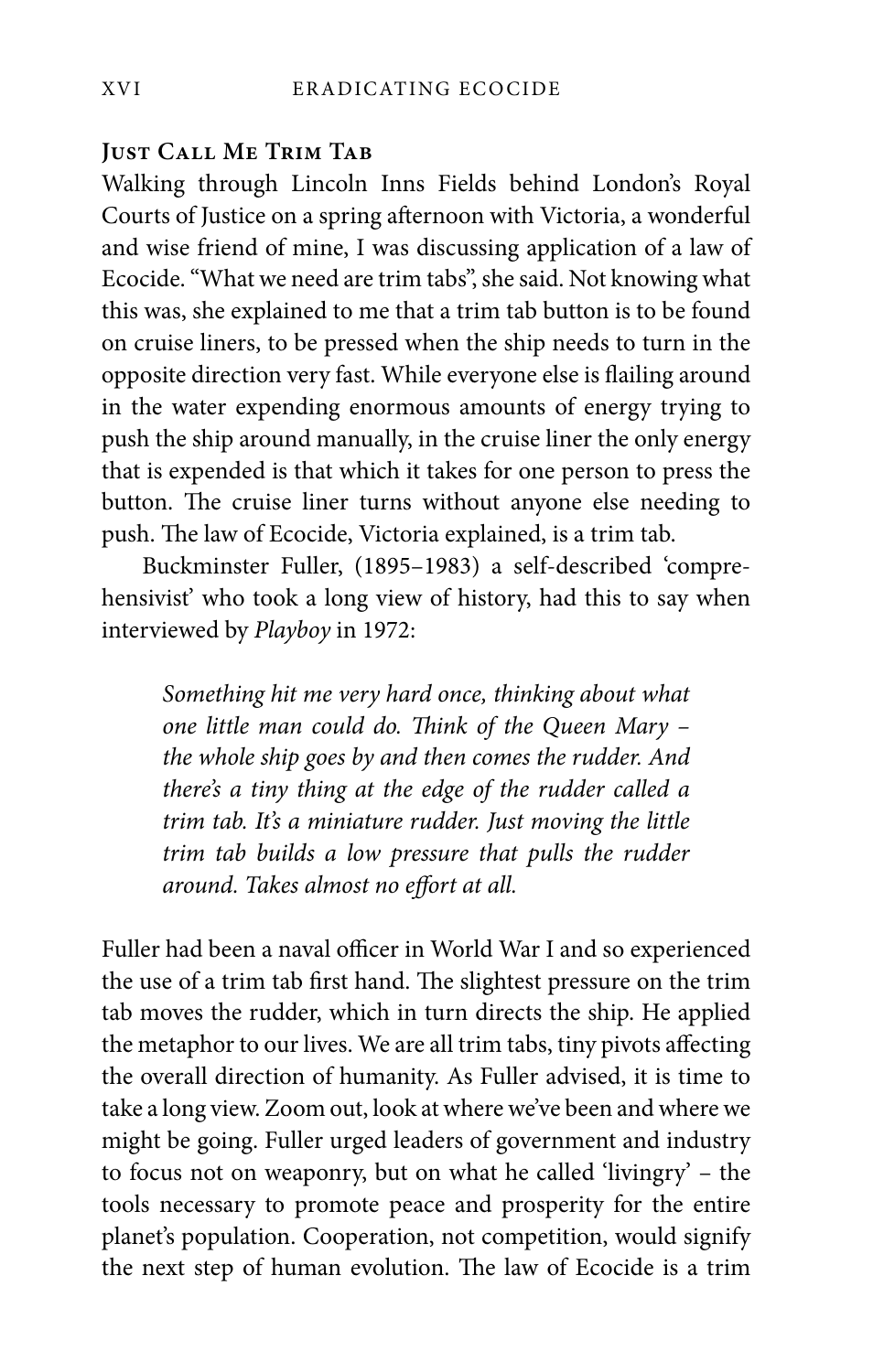tab to take us to 'livingry.' The epitaph on Bucky's gravestone was fitting: just '*call me trim tab*.'

### **Human Responsibilities**

Over time as our understanding expands of the impact our activities have, so too comes the recognition of an expanding responsibility. The shift in consciousness required here is an espousal of our collective responsibility for the ecology of our planet.

We are only one of many millions of species, but our role as humans is particular. Whilst we are not the world's largest species in terms of numbers, our impact on our environment has been by far the most influential. We have built a world of beauty, but in the process destroyed far more in pursuit of our perceived path to progress. For life to reintegrate rather than disintegrate requires us to redefine our role.

When we step into the space that defines us as fully matured human beings, and fully embrace the meaning of being a *homo sapiens* (Latin: wise or knowing human), we shoulder with ease our individual and collective responsibilities. Our role shifts from conqueror to provider, from corporation to co-operation, from owner to steward. Competition, all too often bolstered by scarcity, blame and fear, is replaced by collaboration fostered by love, abundance and, most importantly, trust.

We can remedy all of this. We are learning to apply different language and different laws. Time has demonstrated that some laws work, some laws do not. Time has demonstrated the need to shift our emphasis from property laws to the use of existing trusteeship laws, conferring upon us duties, responsibilities, obligations. For those of us who live in a world of governance by written laws, we need bridges to take us to this new world. Law has an important role in providing some of the crossings to get us there. Some new laws, such as the law of Ecocide, will need to be created to provide the footpaths in our new responsible world. Some existing mechanisms that have been lying defunct such as the United Nations Trusteeship Council can be dusted down,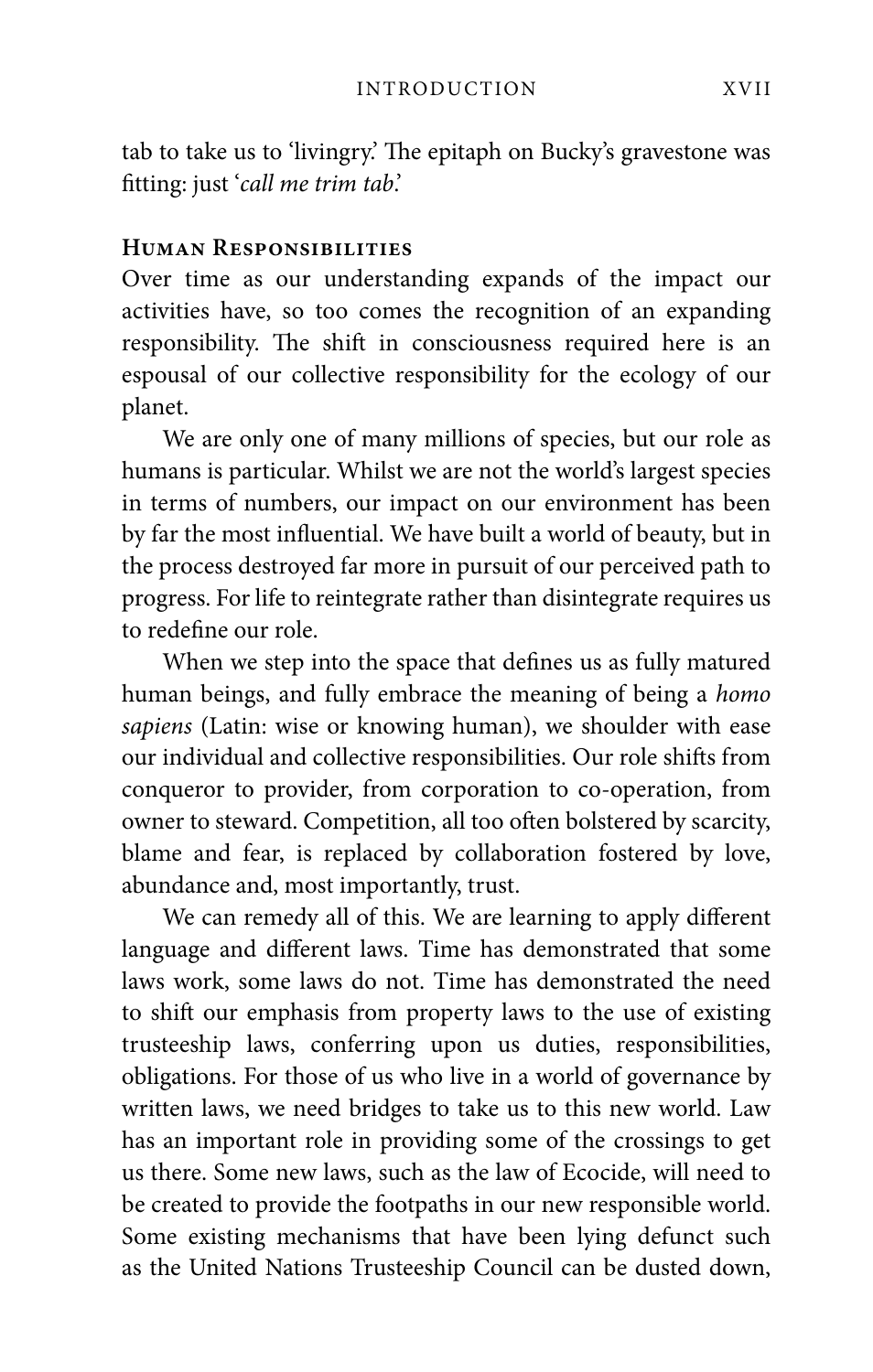taken out of abeyance and put to good use once again. We can do all of this and so much more.

The implications of the proposals set out here for society, the environment and climate change strategy are enormous, both at international and national level. By applying both new and existing laws, we can impose upon international corporate activity, banking and governments a global standard of care, a pre-emptive obligation of ecological responsibility and accountability for and of our natural capital. International regulatory framework can be simplified, finance can be mobilized and infrastructure strategy can be exponentially accelerated. In so doing, a rapid transition to a cleaner world can be assured, without undue reliance on carbon markets, failed voluntary (and non-voluntary but unenforceable) mechanisms and compromise legislation.

At time of writing, the world is grappling with one of the largest manmade ecological disasters known to man. The tragic Deepwater Horizon Gulf oil disaster has served to demonstrate a shortcoming that all – banks, governments as well as corporations and society in general – have until now underestimated. Existing laws are deficient. This singular event has challenged our basic and fundamental assumptions on what is now deemed to be acceptable destruction of our ecology.

This book is applying Bucky's advice; it zooms out, to explain where we've been in our application of law to prevent ecocide in its various manifestations and where we might be going. It zooms back in to examine set examples and to set out guidance and legislative recommendations for use with immediate effect. All that is set out here is applicable to all nations and to all peoples, not only at an international level but also regional, national and local. This is a book not only to read but to be put to good use; to be used by decision-makers, policy-makers, law-makers and co-creators of the new world. Whether you are a Member state representative in the United Nations, an activist, a judge in an international court, a community spokesperson, a congressman sitting on an enquiry into an oil spill, a lawyer, an MP, a town councillor, a concerned parent – all of us have our role to play.